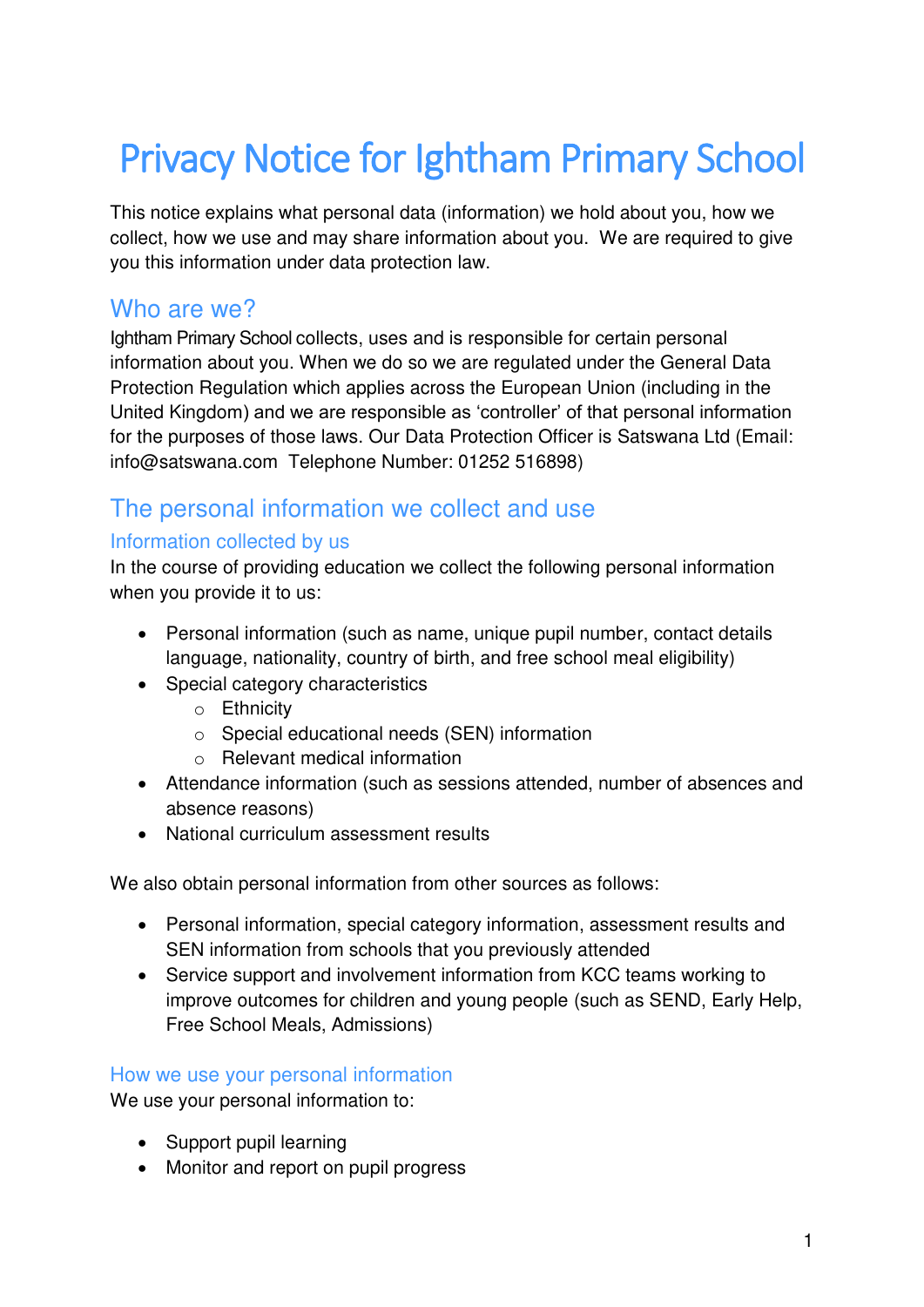- Moderate teacher assessment judgements
- Provide appropriate pastoral care and support services
- Assess the quality of our services
- Comply with the law regarding data sharing
- Support you to decide what to do after you leave school
- Support or improve educational provision
- Ensure no children are missing education
- Support children at risk of permanent exclusion
- Support the primary, secondary and in-year admissions process
- Safeguard children and young people
- Improve the education and services we provide

### How long your personal data will be kept

We will hold your personal information securely and retain it from the child/young person's date of birth until they reach the age of 25, after which the information is archived or securely destroyed.

#### Reasons we can collect and use your personal information

We collect and use pupil information under section 537A of the Education Act 1996, section 83 of the Children Act 1989, and to carry out tasks in the public interest. If we need to collect special category (sensitive) personal information, we rely upon reasons of substantial public interest (equality of opportunity or treatment).

If there is processing or sharing that relies on your consent, we will make this clear to you and ensure we seek your consent.

#### Who we share your personal information with

- Department for Education (DfE) (statutory for school funding and educational attainment policy and monitoring) and other government agencies and local authorities as required (e.g. to resolve funding queries)
- Kent County Council teams working to improve outcomes for children and young people
- Commissioned providers of local authority services (such as education services)
- Schools or colleges that you attend after leaving us
- Local forums with schools and KCC representatives which support in-year fair access processes and support managed moves between schools
- Local multi-agency forums which provide SEND advice, support and guidance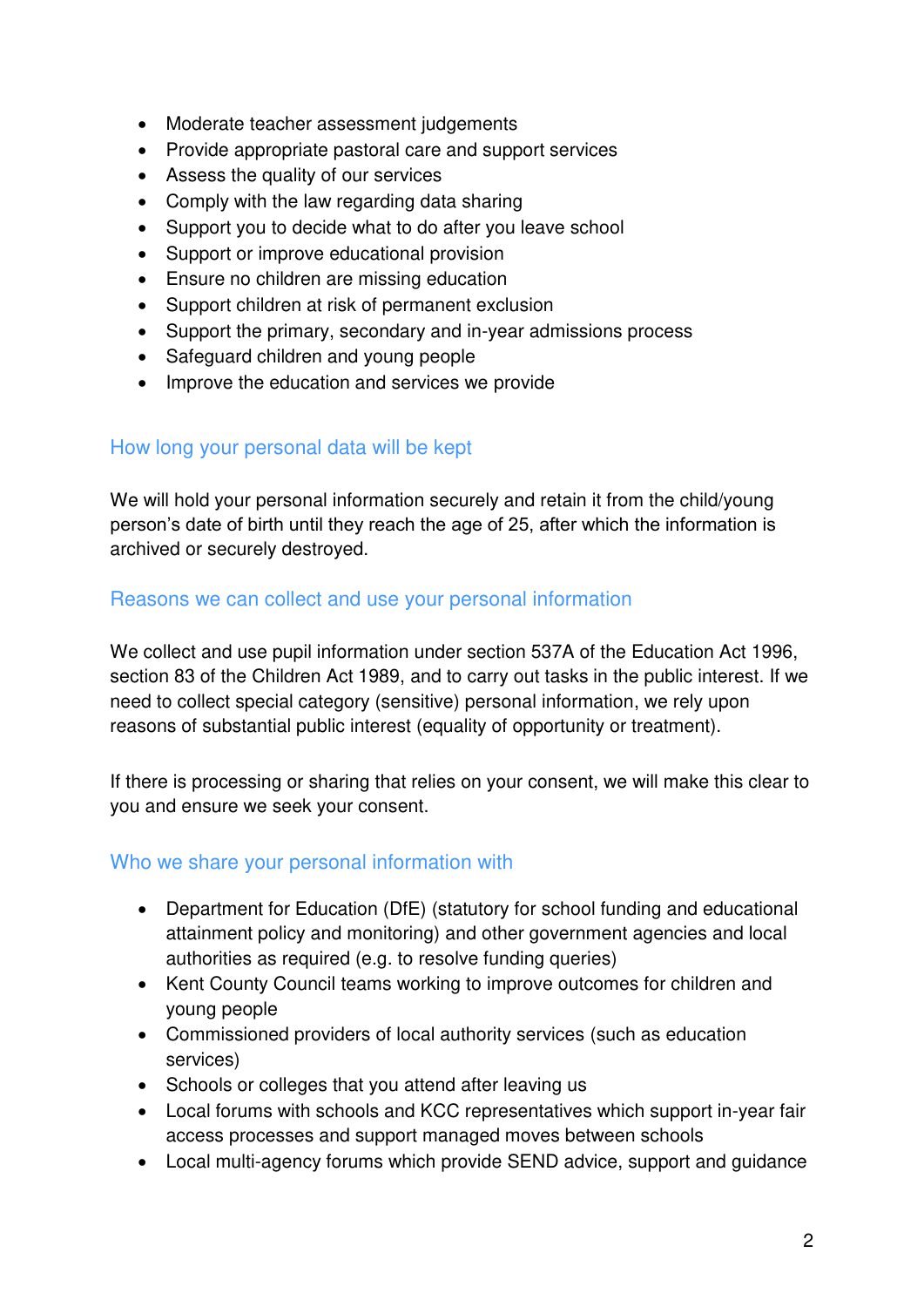(such as Local Inclusion Forum Team (LIFT))

- Partner organisations signed up to the Kent & Medway Information Sharing Agreement, where necessary, which may include Police, school nurses, doctors and mental health workers and Kent Community Health NHS Foundation Trust
- Schools in our local collaboration, to enable the moderation of pupil assessment outcomes, to support collaborative working through joint analysis, and ensure children continue to receive appropriate education provision
- KCC has to share information with external moderators (teachers with recent relevant experience) of end of key stage assessments, to meet statutory requirements from the Standards & Testing Agency (STA)
- Third-party providers of information services (such as student apps) where consent has been given
- Contracted providers of services (such as school photographers and catering providers) where consent has been given

We will share personal information with law enforcement or other authorities if required by applicable law.

We are required to share information about our pupils with KCC and the Department for Education (DfE) under section 3 of The Education (Information About Individual Pupils) (England) Regulations 2013.

## **The National Pupil Database (NPD)**

The NPD is owned and managed by the DfE and contains information about pupils in schools in England. It provides invaluable evidence on educational performance to inform independent research, as well as studies commissioned by the DfE. It is held in electronic format for statistical purposes. This information is securely collected from a range of sources including schools, local authorities and awarding bodies.

We are required by law, to provide information about our pupils to the DfE as part of statutory data collections such as the school census and early years' census. Some of this information is then stored in the NPD. The law that allows this is the Education (Information About Individual Pupils) (England) Regulations 2013.

The DfE may share information about our pupils from the NPD with third parties who promote the education or well-being of children in England by:

- conducting research or analysis
- producing statistics
- providing information, advice or quidance

The DfE has robust processes in place to ensure the confidentiality of our data is maintained and there are stringent controls in place regarding access and use of the data. Decisions on whether DfE releases data to third parties are subject to a strict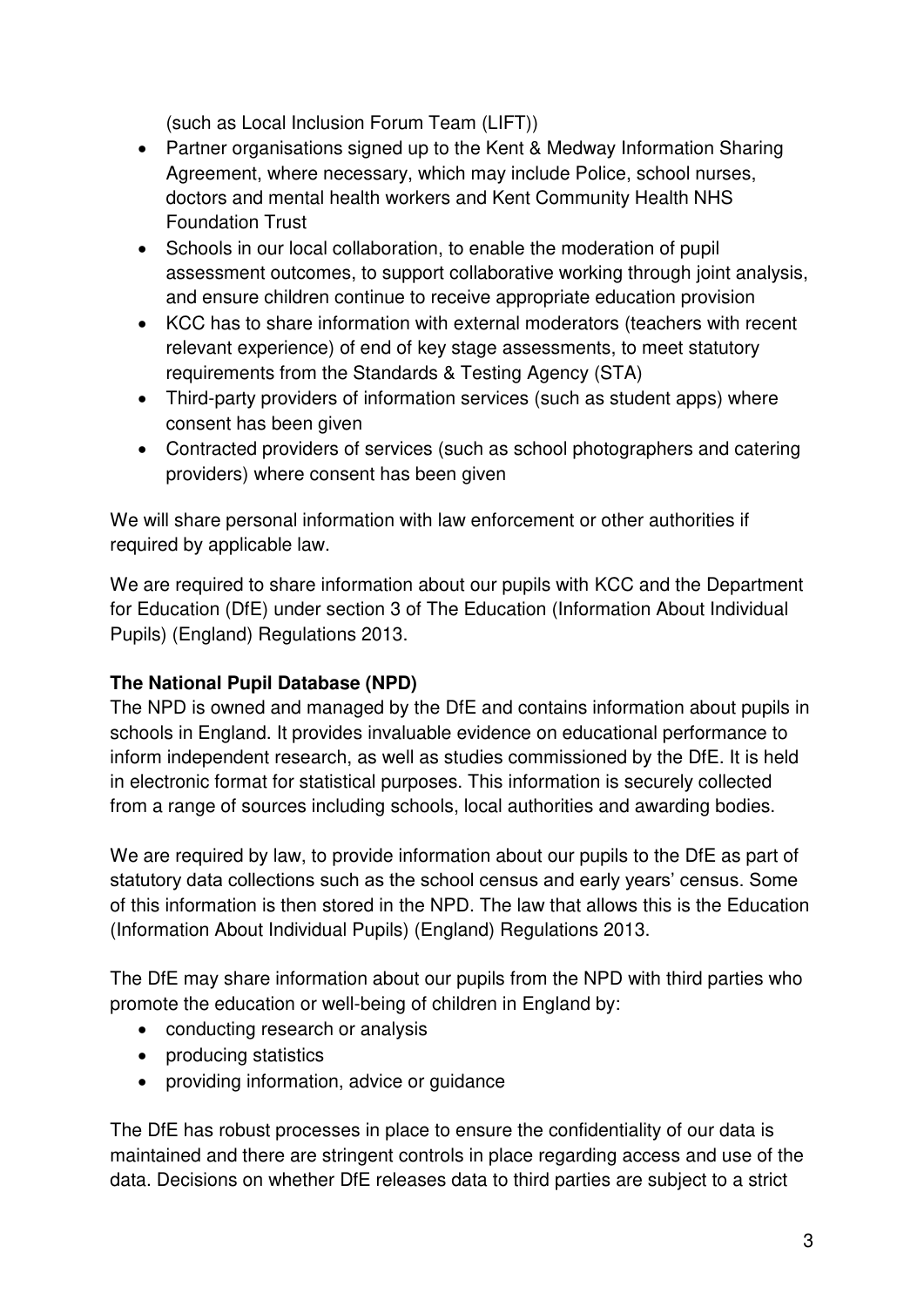approval process and based on a detailed assessment of:

- who is requesting the data
- the purpose for which it is required
- the level and sensitivity of data requested: and
- the arrangements in place to store and handle the data

To be granted access to pupil information, organisations must comply with strict terms and conditions covering the confidentiality and handling of the data, security arrangements and retention and use of the data.

# Your Rights

Under the GDPR you have rights which you can exercise free of charge which allow you to:

- Know what we are doing with your information and why we are doing it
- Ask to see what information we hold about you (Subject Access Requests)
- Ask us to correct any mistakes in the information we hold about you
- Object to direct marketing
- Make a complaint to the Information Commissioners Office
- Withdraw consent (if applicable)

Depending on our reason for using your information you may also be entitled to:

- Ask us to delete information we hold about you
- Have your information transferred electronically to yourself or to another organisation
- Object to decisions being made that significantly affect you
- Object to how we are using your information
- Stop us using your information in certain ways

We will always seek to comply with your request however we may be required to hold or use your information to comply with legal duties. Please note: your request may delay or prevent us delivering a service to you.

For further information about your rights, including the circumstances in which they apply, see the guidance from the UK Information Commissioners Office (ICO) on individuals' rights under the General Data Protection Regulation.

If you would like to exercise a right, please contact our Data Protection Officer, Satswana Ltd (Email: info@satswana.com Telephone Number: 01252 516898)

## Keeping your personal information secure

We have appropriate security measures in place to prevent personal information from being accidentally lost, or used or accessed in an unauthorised way. We limit access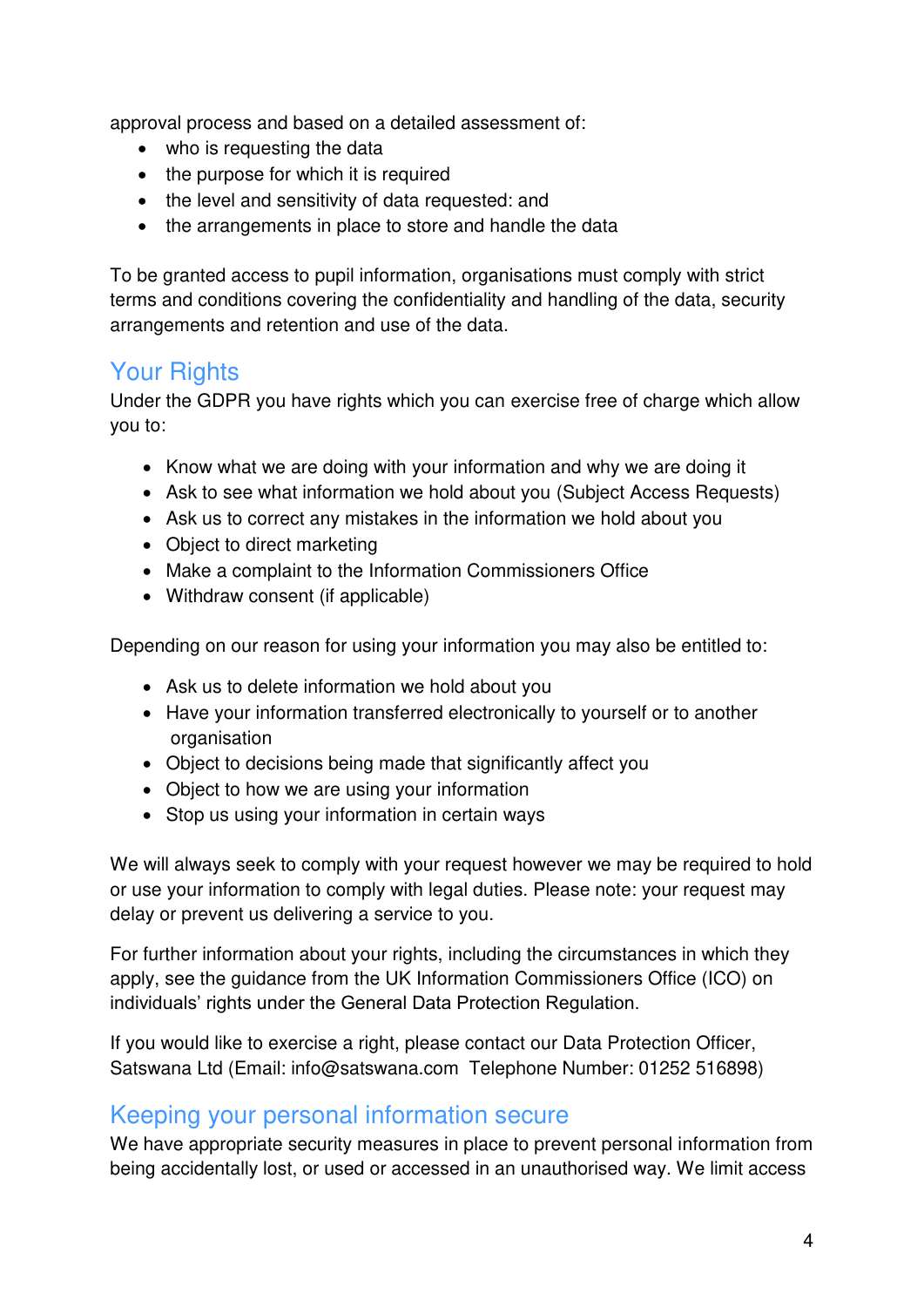to your personal information to those who have a genuine business need to know it. Those processing your information will do so only in an authorised manner and are subject to a duty of confidentiality.

We also have procedures in place to deal with any suspected data security breach. We will notify you and any applicable regulator of a suspected data security breach where we are legally required to do so.

# Who to Contact and Where to go for Further Information

Please contact Mrs E Haswell (Email: [admin@ightham.kent.sch.uk](mailto:admin@ightham.kent.sch.uk) Telephone Number: 01732 882405), Data Protection Administrator, to exercise any of your rights, or if you have a complaint about why your information has been collected, how it has been used or how long we have kept it for.

If you would like to get a copy of the information about you that KCC shares with the DfE or post-16 providers or how they use your information, please contact the Information Resilience and Transparency Team at [data.protection@kent.gov.uk.](mailto:data.protection@kent.gov.uk)

For more information about services for children and young people, please go to: <http://www.kent.gov.uk/education-and-children>or the KCC website at [www.kent.gov.uk](http://www.kent.gov.uk/) 

The General Data Protection Regulation also gives you right to lodge a complaint with a supervisory authority. The supervisory authority in the UK is the Information Commissioner who may be contacted at https://ico.org.uk/concerns or telephone 03031 231113.

For further information visit [https://www.kent.gov.uk/about-the-council/about-the](https://www.kent.gov.uk/about-the-council/about-the-website/privacy-statement)[website/privacy-statement](https://www.kent.gov.uk/about-the-council/about-the-website/privacy-statement)

For further information about how the Department for Education uses your information:

To find out more about the pupil information we share with the DfE, for the purpose of data collections, go to [https://www.gov.uk/education/data-collection-and-censuses](https://www.gov.uk/education/data-collection-and-censuses-for-schools)[for-schools.](https://www.gov.uk/education/data-collection-and-censuses-for-schools)

To find out more about the NPD, go to [https://www.gov.uk/government/publications/national-pupil-database-user-guide-and](https://www.gov.uk/government/publications/national-pupil-database-user-guide-and-supporting-information)[supporting-information.](https://www.gov.uk/government/publications/national-pupil-database-user-guide-and-supporting-information)

For more information about the DfE's data sharing process, please visit: <https://www.gov.uk/data-protection-how-we-collect-and-share-research-data>

For information about which organisations the department has provided pupil information, (and for which project), please visit the following website: [https://www.gov.uk/government/publications/national-pupil-database-requests](https://www.gov.uk/government/publications/national-pupil-database-requests-received)[received](https://www.gov.uk/government/publications/national-pupil-database-requests-received)